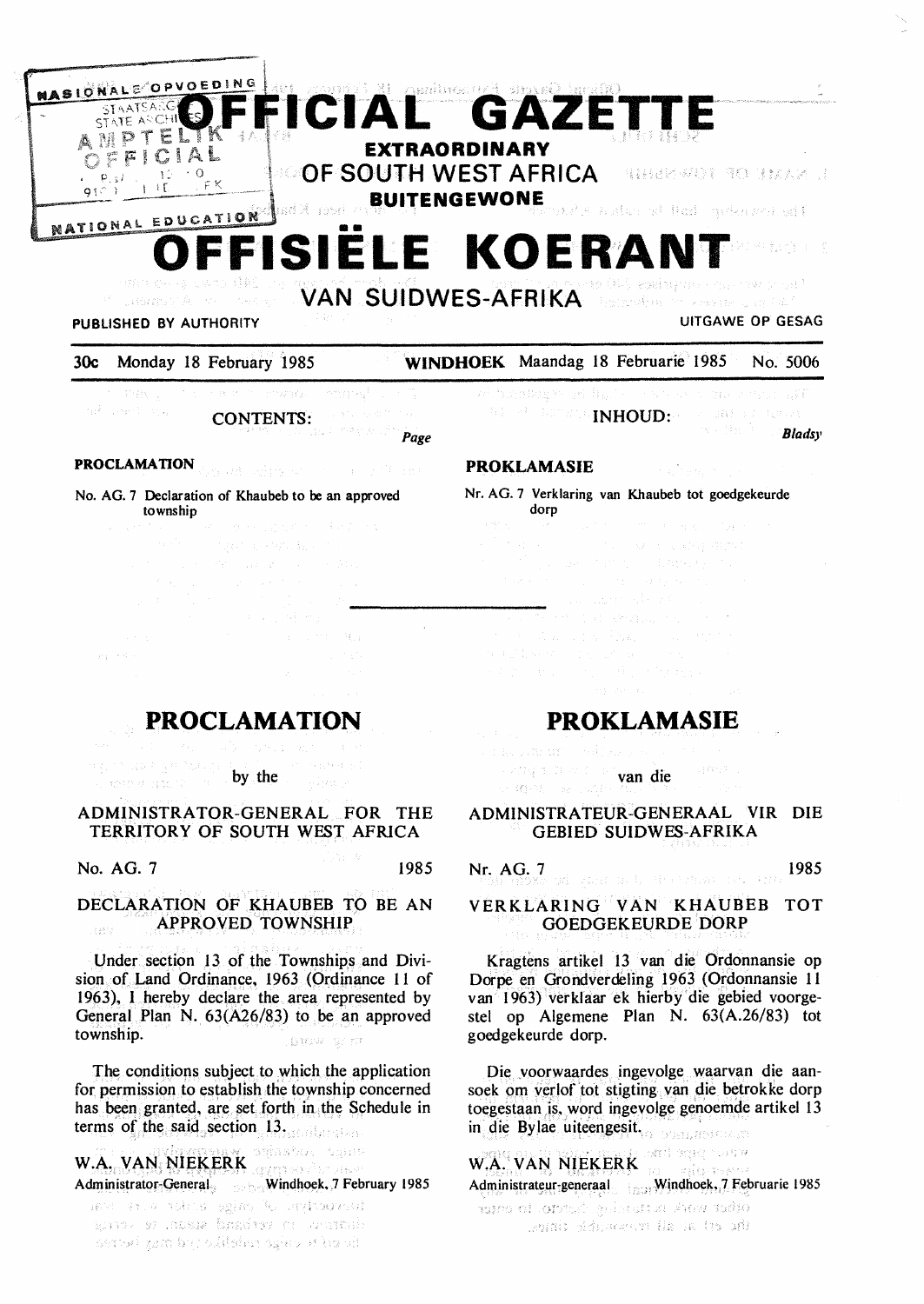### **SCHEDULE**

### I. NAME OF TOWNSHIP

The township shall be called Khaubeb.

2. COM POSITION OF TOWNSHIP

The township comprises 240 erven numbered I - 240 and streets as indicated on General Plan N. 63(A.26/83).

### 3. CONDITIONS OF TITLE

The following conditions shall be registered in favour of the local authority against the title deeds of all erven:

- (a) The owner and any lessee of the erf shall be obliged to allow -
	- (i) such water pipelines, storm water drain pipes, sewer-pipes or overhead or underground electrical supply lines as may from time to time be considered necessary by the local authority, to be constructed across the erf in such a manner and in such a position as may from time to time be determined by the local authority after consultation with the owner of such erf;
	- (ii) any materials that may be excavated during the construction, maintenance or removal of any such water pipeline, storm water drain pipe, sewer-pipe or overhead or underground electrical supply line, to be placed on the erf temporarily;
	- (iii) any materials that may be excavated during the construction. maintenace or removal of any such water pipeline, storm water drain pipe. sewer-pipe or overhead or underground electrical supply line on any adjoining property to be placed on the erf temporarily;
	- (iv) any person who may be required to enter the erf in order to perform his duties pertaining to such construction. maintenance or removal of any such water pipe line, storm water drain pipe. sewer-pipe or overhead or underground electrical supply line or any other work pertaining thereto. to enter the erf at all reasonable times.

### **BYLAE**

### I. **NAAM VAN DORP**

Die dorp heet Khaubeb.

2. SAMESTELLING VAN OORP

Die dorp bestaan uit 240 erwe genommer 1 - 240 en strate soos aangedui op Algemene Plan N. 63(A.26/83).

### 3. **TJTELVOORWAARDES**

Die volgende voorwaardes moet ten gunste van die plaaslike bestuur geregistreer word teen die titelbewyse van alle erwe:

- (a) Die eienaar en enige huurder van die erf is verplig om toe te laat -
	- (i) dat sodanige waterpyplyne, stormwaterafvoerpype, rioolpype of bogrondse of ondergrondse elektriese kragtoevoerlyne soos die plaaslike bestuur van tyd tot tyd nodig ag, op so 'n wyse en in so 'n ligging soos van tyd tot tyd na oorlegpleging met die eienaar van die erf deur die plaaslike bestuur bepaal word, oor die erf aangelê word;
	- (ii) dat enige materiaal wat uitgegrawe word gedurende die konstruksie, instandhouding of verwydering van enige sodanige waterpyplyn, stormwaterafvoerpyp, rioolpyp of bogrondse of ondergrondse elektriese kragtoevoerlyn, tydelik op die erf geplaas mag word;
	- (iii) dat enige materiaal wat uitgegrawe word gedurende die konstruksie, instandhouding of verwydering van enige sodanige waterpyplyn, stormwaterafvoerpyp. rioolpyp of bogrondse of ondergrondse elektriese kragtoevoerlyn op 'n aangrensende eiendom, tydelik op die erf geplaas mag word;
	- (iv) dat iedereen van wie dit vereis word om die erf te betree ten einde sy pligte in verband met sodanige konstruksie, instandhouding of verwydering van enige sodanige waterpyplyn, stormwaterafvoerpyp, rioolpyp of bogrondse of ondergrondse elektreise kragtoevoerlyn, of enige ander werk wat daarmee in verband staan, te verrig, die erf te enige redelike tyd mag betree,